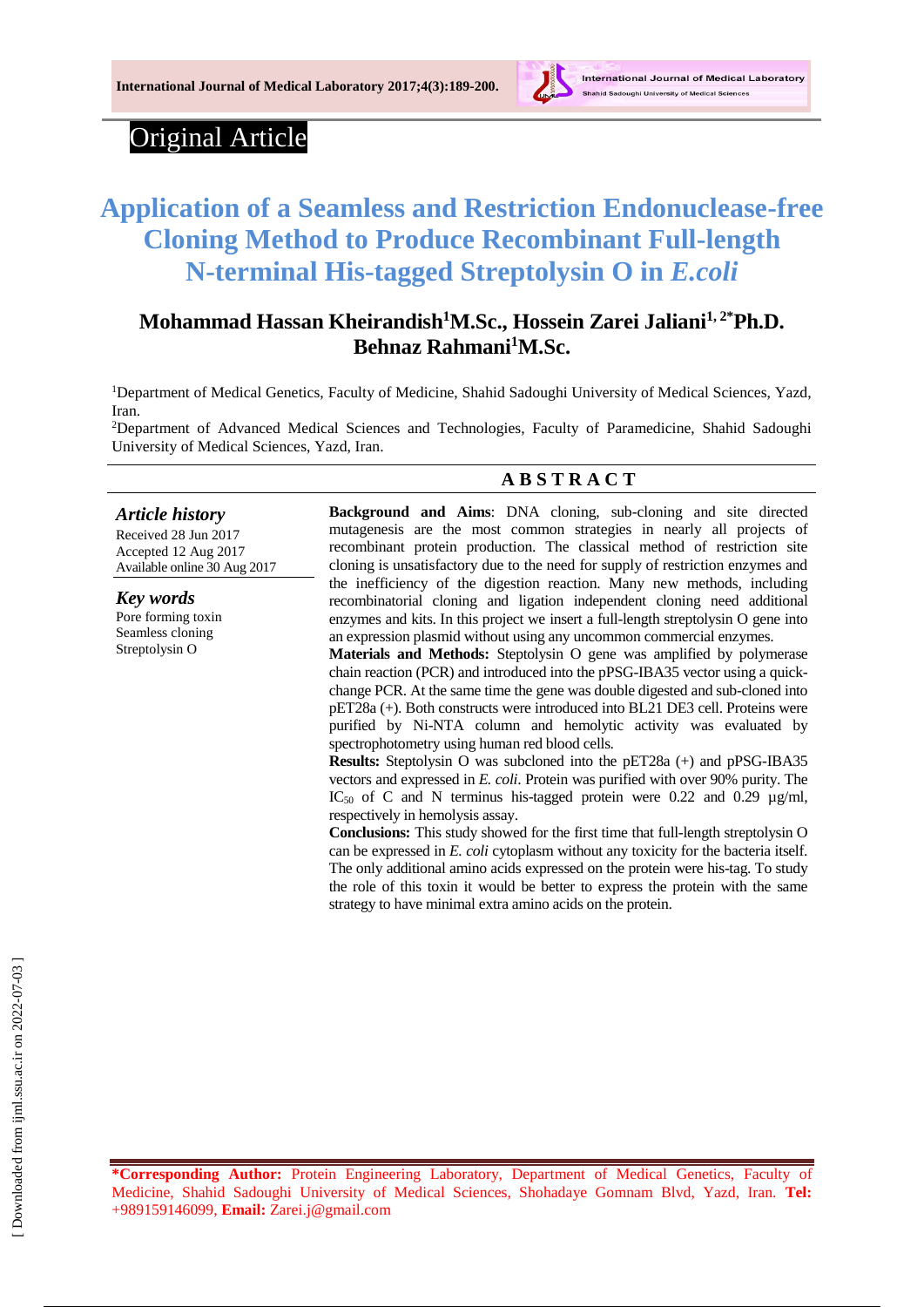## **Introduction**

The most common class of protein toxins comprises family members with the ability to penetrate nearly all kind of biological membranes. They are called pore forming toxins. Elucidating their mode of action is at the beginning, but there is no doubt that all members are produced in a water-soluble form and oligomerize into multimeric assemblies inside the membranes after a more or less specific binding event [1, 2]. Two alpha and beta main subclasses are separated based on the structural properties. Other classes are cholesterol-dependent cytolysin (CDC) and small pore forming toxins [3, 4]. CDC monomers with molecular weight of 50-70 kDa are secreted mainly by gram positive bacteria and their assemblies in the membrane contain as many as 30-50 monomers, forming a large pore inside the lipid bilayer. CDCs require cholesterol as binding receptor in the membrane [5, 6]. Streptolysin O (SLO), a prototype member of the CDC family is produced in groups A, C and G of the hemolytic streptococci strains [7]. Like the other CDCs, it is activated by thiol-containing compounds and it is therefore an oxygen-sensitive toxin [8, 9]. Anti-sera against SLO has been used in diagnosis of the SLO producing bacteria [10, 11]. SLO has also shown potent anti-cancer properties [12, 13] and has been used to study macromolecular delivery [14-19]. There are a number of reports for the expression and purification of the SLO as a recombinant protein. GST-tag [20, 21], his-tag [20, 22], GST and his-tag [23] and maltose binding protein

[24] have been used for the production of SLO as fusion protein. In all versions of the recombinant SLO reported in literature there are a large number of additional amino acids from the fusion tag or from the vector backbone [20- 24]. In some studies, a number of amino acids have been removed from the N-term or C-term of the protein and the additional amino acids have been replaced [21]. In addition to the extra amino acids, it has been reported that SLO might have toxicity for the expression strains of *E. coli* and an N-terminal fragment should be removed from SLO for the efficient expression of the recombinant SLO production [20, 22]. Both of the low and high copy number cloning plasmids in which there must not be any effective expression of the target gene has failed to clone the SLO gene in *E.coli* [22]. Therefore, it has not yet been established whether SLO protein could be expressed as full-length and without any additional amino acids at the Nterm or not. In this project, it was applied a seamless and restriction-free cloning method to introduce SLO gene into the pPSG-IBA35 vector so that the only amino acids added to the gene product will be a 6x his-tag.

### **Material and Methods**

All chemicals were from molecular biology grade (Sigma or Merck Inc.).

### **Gene**

Full-length coding sequence of streptolysin O (Uniprot Code: P0C0I3) gene, without the signal peptide was codon optimized and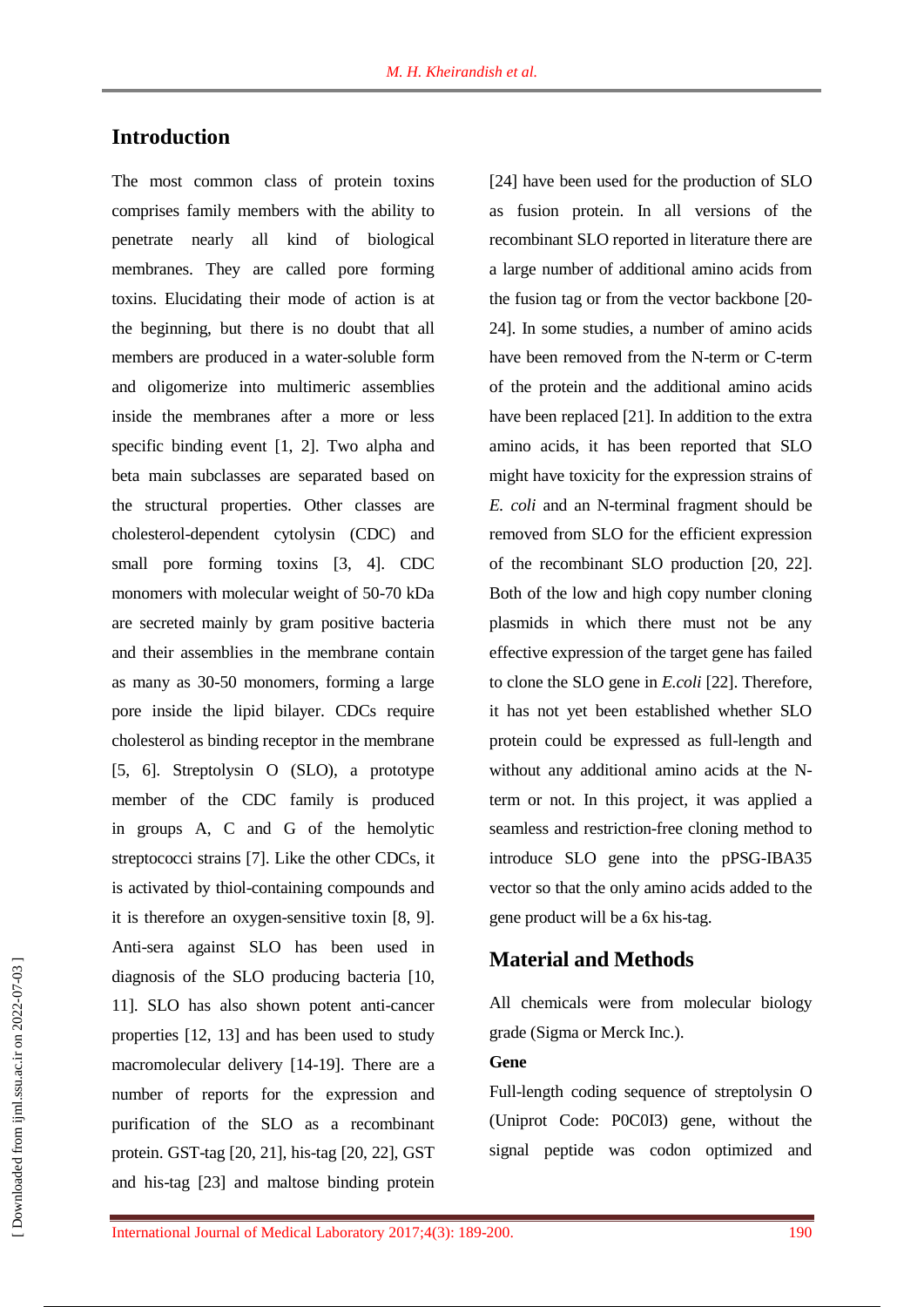chemically synthesized by Pishgaman Gene Transfer Co.

#### **C-terminal his-tag subcloning in pET28a**

The gene was received in a cloning vector (pUC57) and the construct pUC57-SLO was introduced into NovaBlue competent bacteria. One of the transformants was cultured and the construct was extracted and double digested with NcoI and XhoI restriction enzymes, and subcloned into pET28a (+) expression vector with a C-terminal hexa-histidine tag (His-tag) resulted in the expression cassette pET28a-SLO.

# **N-terminal his-tag subcloning in pPSG-IBA35**

Purified pUC57-SLO construct was used as a template in a PCR reaction for the amplification of the SLO gene. Primer sequences were as follows;

# F1:ATCACCATCACCACCATGGTAACAAAC AGAACACCGCTTC,

# R1:CAAGCTTGCGGGTGGCTCCCCTCGAG TCATTTGTAGGTGATAGAA.

Underlined nucleotides were complementary to the SLO gene sequence. Extra nucleotides at the 5' of the primers were complementary to the backbone of the pPSG-IBA35 plasmid sequence. A stop codon was inserted in the middle of the reverse R1 primer (bold nucleotides) so that the inserted gene will have a stop codon after SLO sequence and the downstream sequences of the pPSG-IBA35 vector will not be added to the protein. In a second PCR reaction, a 300 bp PCR product was amplified using pPSG-IBA35 plasmid as template with the following primers;

### F2: CAGCAACGCGGCCTTTTTAC

# R2:GAAGCGGTGTTCTGTTTGTTACCATG GTGGTGATGGTGATGGCTA

Underlined nucleotides in the R2 sequence were complementary to the first nucleotides of the SLO gene after the start codon.

Two PCR products (300 bp and 1614 bp in length) were used as priming sequences in a SOEing PCR. The product of 1914 bp sequence length was used as megaprimer in a quickchange PCR to replace the insert sequence of the vector with SLO gene.

SOEing PCR: Two cleaned-up PCR products (300 bp and 1914 bp) were mixed and denatured for 1 min. 150 seconds of extension were applied for 6 cycles to extend the fragments to a 1914 bp longer fragment. Then, F2 and R1 primers were used to amplify the longer fragment (1914 bp) for 30 cycles (in the same reaction).

Quick-change PCR: Product of the SOEing PCR was used as megaprimer (1914 bp) to replace the MCS of the pPSG-IBA35 vector with the SLO gene sequence. 4 minutes of extension for 20 cycles were used in the EmeraldAmp® polymerase master mix to synthesize the plasmid backbone. Then, 20 minutes of pfu treatment was applied to remove the A-overhang of the products.

NovaBlue competent bacteria were transformed with the DpnI treated product of the above-mentioned quick-change PCR reaction. Transformants were checked for the presence of the SLO gene using a colony-PCR with the following primers; F1 and R1. PCR in all steps was performed using a Labnet MultiGene™ Optimax Thermal Cycler.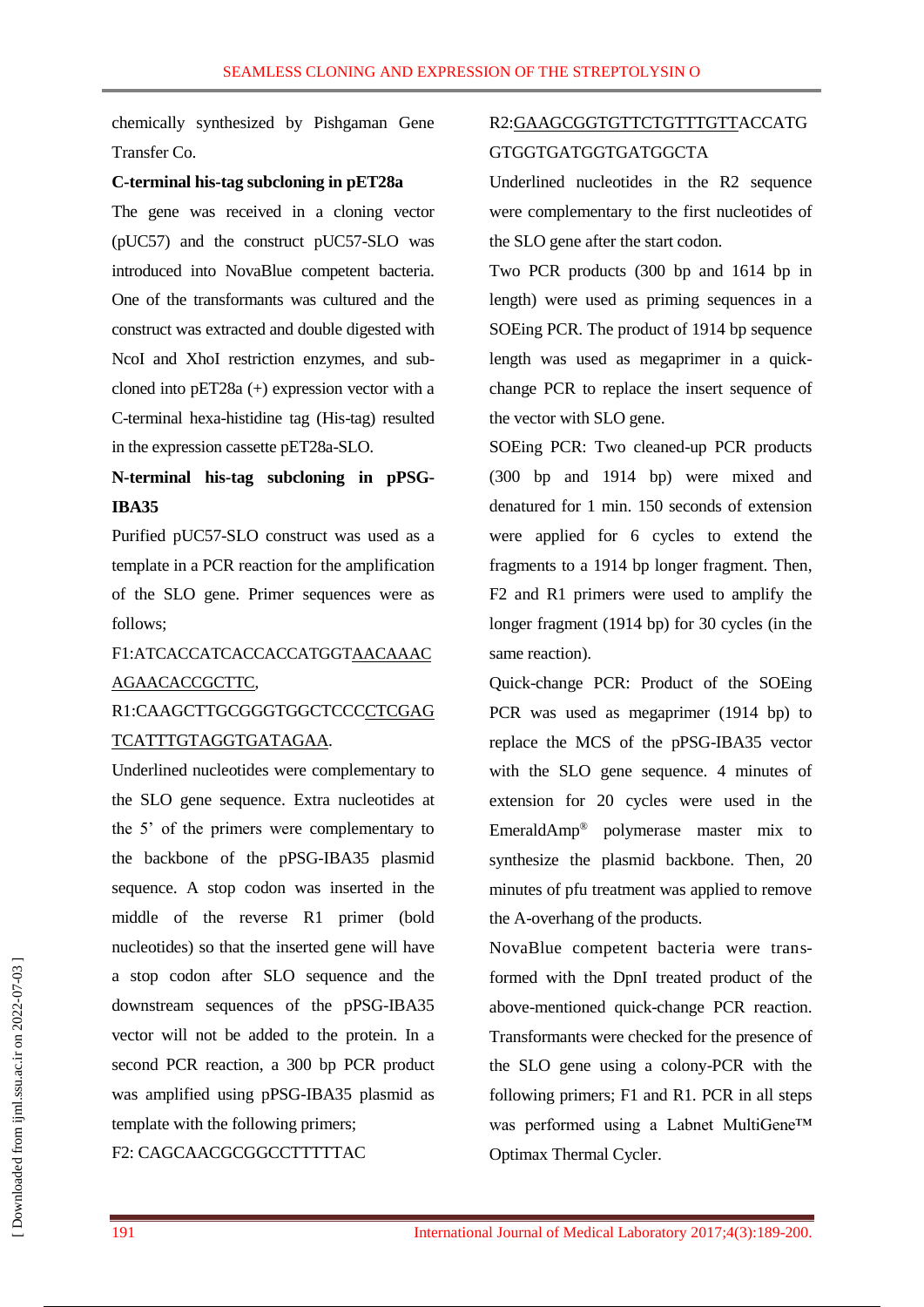#### **Expression induction and purification**

Competent *E. coli* BL21 (DE3) was used for the transformation and production of recombinant SLO protein. Briefly, a colony of bacteria harboring the pET28a-SLO or the pPSG-SLO construct was cultured in lysogeny broth (LB) medium containing 50 µgr.ml<sup>-1</sup> of kanamycin (or ampicillin for the pPSG-SLO construct) at 37˚C. Fresh aliquots of this culture media were used for inoculation of another 100 ml LB medium. The culture was shaken (150 rpm) to obtain the  $OD<sup>600</sup>$  nm of approximately 0.7 and induced by the addition of 0.5 mM isopropyl β-D-1-thiogalactopyranoside. After 4 hours of induction, the bacteria were harvested by centrifugation at 6,000 rpm for 10 min.

Bacterial pellet was bead beaten 15 seconds for 10 times. At each interval pellet was incubated on ice for at least 30 sec. Lysis buffer contained 50 mM Tris HCl pH=8.0, 300 mM NaCl, 10% Glycerol, and 3 mM dithiothreitol. Soluble fraction was centrifuged (12,000 rpm at  $4^0$ C) and the supernatant was loaded onto a Ni-NTA column (Qiagen Inc.) to purify the His-tagged SLO. Elution Buffer is same as lysis buffer, except for the 300 mM NaCl and 300 mM imidazole. The eluted fractions were analyzed by sodium dodecyl sulfate polyacrylamide gel electrophoresis (SDS-PAGE) for the presence of protein, and fractions contained the SLO protein were dialyzed against the imidazole free buffer.

### **Hemolysis Activity**

To examine the hemolytic activity of purified SLO [25], volunteer human red blood cells (RBCs) were washed thrice with phosphate buffered saline PBS, pH 8.0. RBCs absorbance at 600 nm was adjusted to around 1.0. Changes

in turbidity  $(A^{600 \text{ nm}})$  were recorded in a Unico UV2100 spectrophotometer after a 15 min. incubation of diluted RBC solution with different concentrations of the purified SLO toxin. Hemolytic activity is expressed in percent using the following formula:  $[H(\%)=(A_{max}-A_{obs})/ (A_{max}-A_{min}) \times 100]$  where the Amax and the Amin represents the absorbance of the intact and completely lysed RBC respectively. Aobs is the absorbance of each sample recorded after 15 min. incubation with each dilution of the toxin. Spectrophotometry in all steps of the present study was performed using a Unico<sup>™</sup> 2100 spectrophotometer.

### **Results**

### **Sub-cloning in pET28a and pPSG-IBA35**

Codon-optimized open reading frames (ORF) of the SLO protein (Uniprot Code: P0C0I3) except of the signal sequence (total 538 aa) was ordered in pUC57-amp vector. After cloning in NovaBlue competent bacteria and plasmid extraction and purification, the pUC57-SLO construct and pET28a (+) were double digested with NcoI and XhoI restriction enzymes. Gel purified SLO fragment was ligated into pET28a and the same competent bacteria was used for transformation of pET28a-SLO constructs (data not shown).

This subcloning of the SLO gene has led to the C-terminal his-tag labeling of SLO protein. Using NcoI and XhoI restriction sites of the pET28a expression system will add two amino acids (Leu-Glu) to the C-terminal of the protein after which thehis-tag will expose. So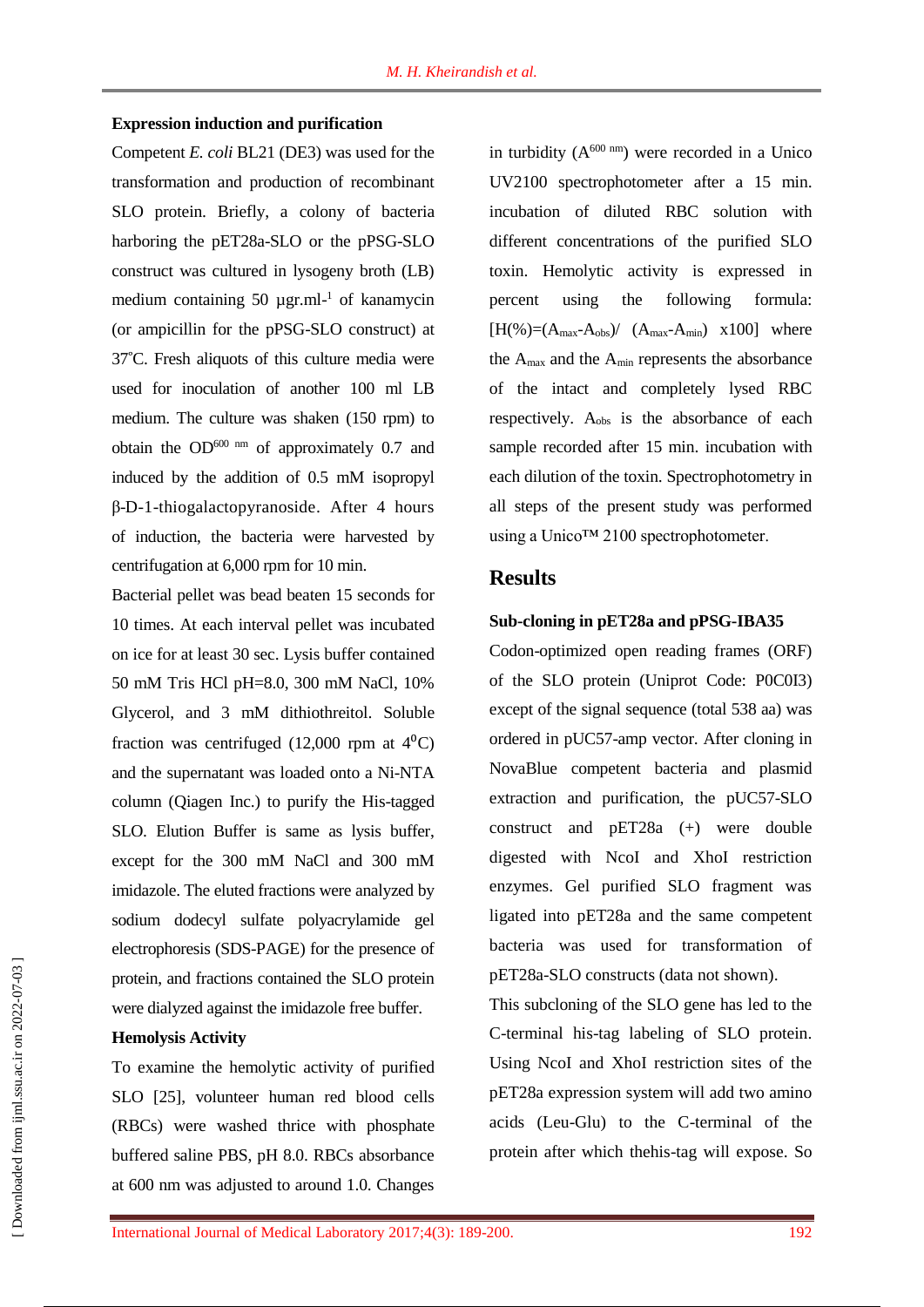only eight amino acids have been added to the SLO protein.

In the second step, for the subcloning of the SLO gene with N-terminal his-tag, pPSG-IBA35 vector was used for the reason that the N-terminal his-tag in this expression system (StarGate<sup>TM</sup>) is fused to the gene without additional undesired sequences present in pET expression system (Fig. 1; steps A, B, C and D). As illustrated in Fig. 1 (step B), two

independent PCR experiments were done using primers mentioned in before. As seen in Fig. 2A, sizes of the PCR products were 300 and 1614 bp as predicted. Two fragments were fused using a SOEing PCR and the 1914 bp PCR product was produced for using as megaprimer in quick-change PCR (Fig. 2-B). The study was appreoved by the Ethics Committee of Shahid Sadoughi university of medical sciences, Yazd, Iran.



Fig. 1. Seamless cloning strategy. For subcloning of the SLO gene into expression vector with N-terminal histag, one can add sequences complementary to the backbone of the expression vector to the target gene using a simple PCR. Primers in this PCR have extra sequences at their 5' ends (R1 and R2) complementary to the backbone of the expression vector (A). After this step, it is possible to directly synthesize the vector in a quickchange PCR using the product of the A step as a megaprimer. Two complementary regions should be long enough to have a Tm around 50-60°C (D). In the other format which was done in this study, it is possible to add some parts of the expression vector to the target gene before doing a quick-change PCR. Two independent PCR reactions with overlapping sequences between the two primers (R2) are done (B). SOEing PCR using this overlapping sequence (R2) and two flanking sequences complementary to the backbone of the expression vector (R1 and R3 in C step) will lead to PCR product which is the megaprimer for the quick-change PCR (B).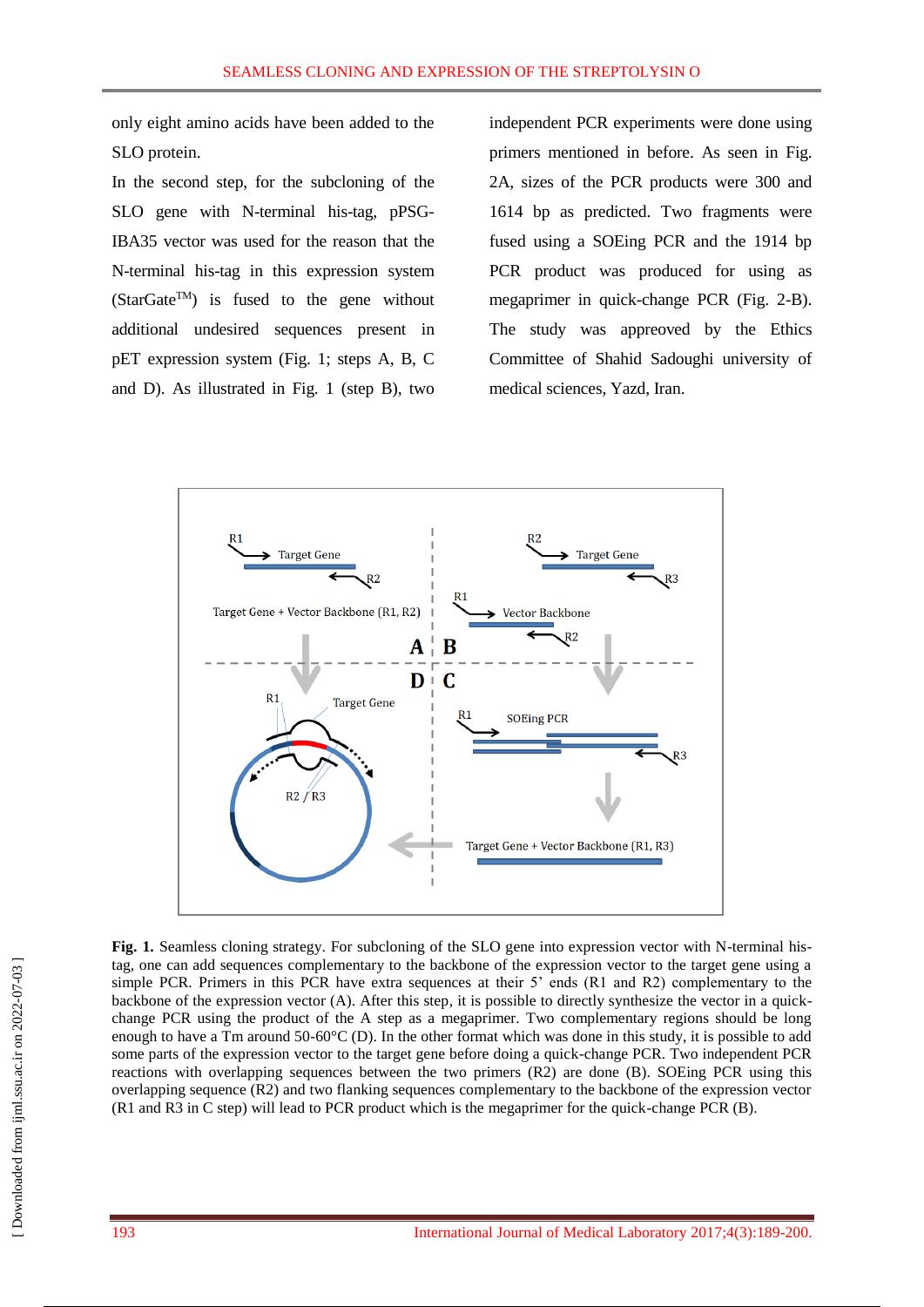

**Fig. 2.** Megaprimer synthesis. SLO gene and a fragment of the expression vector backbone were amplified by PCR and two PCR products were fused by a SOEing PCR. Lane 1; 1 kb ladder, lane 2; SLO gene PCR product, lane 3; vector backbone fragment, lane 4; 1 kb ladder, lane 5; SOEing PCR product.

Megaprimer (1914 bp fragment) which is synthesized by SOEing PCR was cleaned up and used in a Quick-change PCR using EmeraldAmp® polymerase. The product of the quick-change was seen as a big clear band on 1% agarose gel (Fig.3). Megaprimer in this quickchange method is composed of SLO gene and a fragment of pPSG-IBA35 vector. A product of the Quick-change PCR was DpnI treated to remove the template plasmids and transformed into NovaBlue chemically competent cells. One of the transformants was picked up, and its plasmid was sequenced with universal primers for the vector backbone. No mutation was seen in the whole gene (data not shown).



**Fig. 3.** Quick-change PCR. Lane 1; Product of the quick-change PCR step, lane 2; 1 kb ladder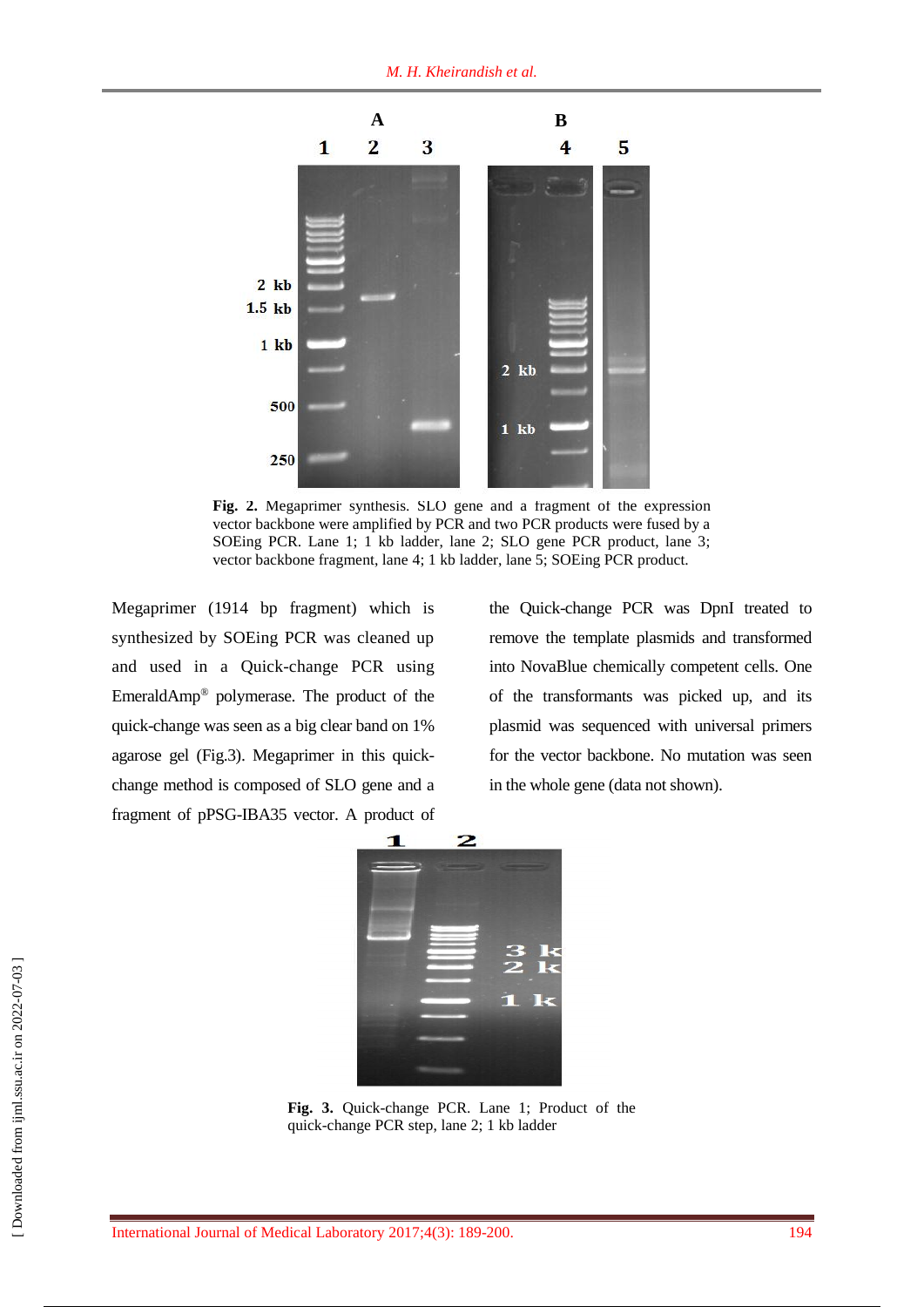# **Recombinant his-tagged SLO expression induction and purification**

The pET28a-SLO plasmid was extracted and purified from NovaBlue and was transformed into chemically competent BL21 (DE3) cells. Induced cultures of transformants were used for the purification of the C-terminal his-tag SLO recombinant protein by Ni-NTA affinity resin as seen in Fig. 4. Recombinant SLO protein was induced in BL21 DE3 cells in both C and N-terminal his-tag forms as about 61 kDa

protein band on a 10% SDS-PAGE. 100 ml cultures of the BL21 bacteria containing two forms of recombinant his-tagged SLO construct were induced overnight; after harvesting cell pellet and sonication on ice, soup of the bacteria was applied on a Ni-NTA resin. As seen in Fig. 5 and Fig. 6, recombinant SLO protein can be expressed and purified as C-terminal and also N-terminal his-tagged fusion protein, respectively.



**Fig. 4.** Expression induction of the SLO gene. SLO protein was induced by 0.5 mM IPTG in pET28a as C-terminal his-tag fusion and pPSG-IBA35 as N-terminal his-tag fusion protein. Lane 1 and 2; BL21 cells containing pET28a-SLO and pPSG-IBA35-SLO constructs respectively before induction. Lane 3 and 4; BL21 cells containing pPSG-IBA-SLO construct induced by adding 0.5 mM IPTG to two selected clones. Lane 5 and 6; BL21 cells containing pET28a-SLO construct induced by adding 0.5 mM IPTG to two selected clones. Lane 7; prestained protein size marker (Sinaclon cat no. PR911641).



**Fig. 5.** C-terminal his-tagged SLO purification. Lane 1; soup of the induced bacteria before column, lane 2; flowthrough, lane 3; protein size marker (CMG Co.), lane 4; wash, lane 5; first fraction of the elution.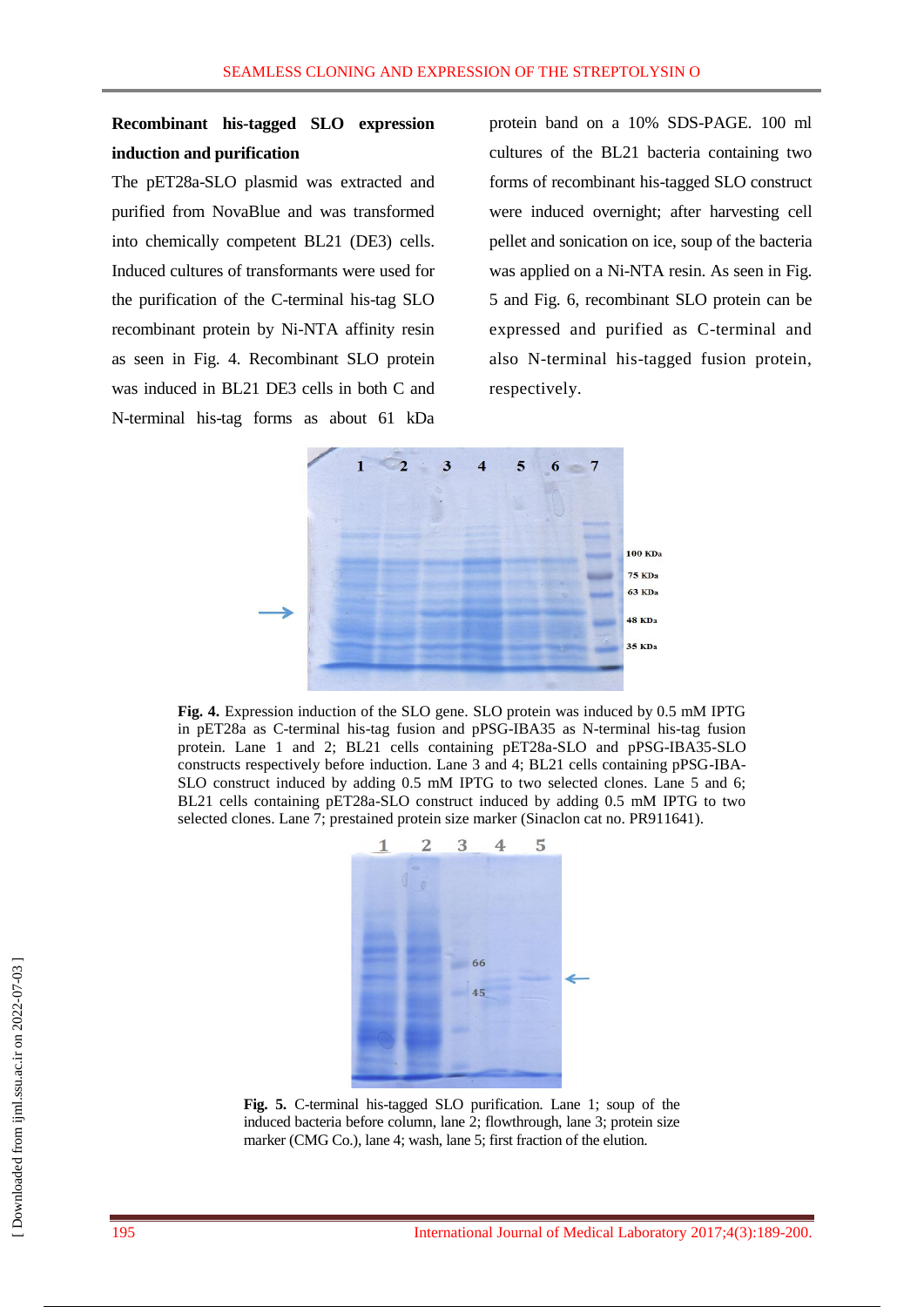

**Fig. 6.** N-terminal his-tagged SLO purification. Lane 1; soup of the induced bacteria before column, lane 2; flowthrough, lane 3; first drops of the wash, lane 4; protein size marker (CMG Co.), lane 5; last drops of the wash, lane 6; first fraction of the elution.

### **Hemolytic Activity**

Different concentrations of the purified toxin were incubated with diluted human RBC to evaluate the hemolytic activity of SLO. The IC50 of N-term and C-term his-tagged forms of

SLO toxin for the human red blood cells were calculated to be  $0.29$  and  $0.22 \mu g/ml$ , respectively (Fig. 7).



**Fig. 7.** SLO hemolytic activity. N-terminal his-tagged SLO was applied to 5% human red blood cells suspension in a hemolysis assay. SLO serial 1/2 dilutions were incubated with human RBC at 37°C for 15 min and RBC lysis was monitored by recording the absorbance at 600 nm. Hemolytic activity is expressed in percent using the following formula:  $[H (%) = (A_{max}-A_{obs})/(A_{max}-A_{min}) \times 100]$  where the  $A_{max}$  and the  $A_{min}$  represents the absorbance of the intact and completely lysed RBC, respectively.  $A_{obs}$  is the absorbance of each sample recorded after 15 min incubation with each dilution of the toxin.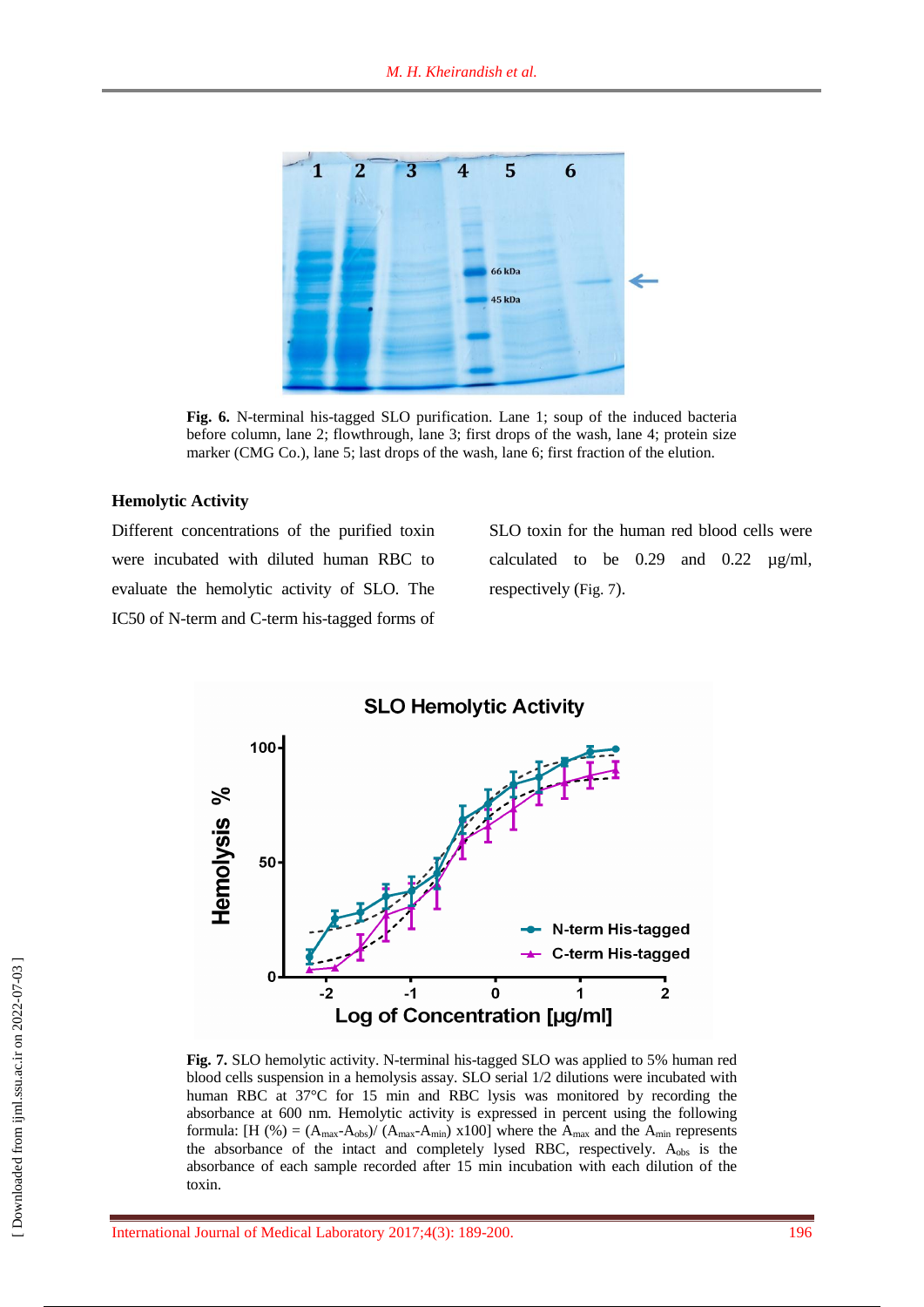## **Discussion**

SLO is secreted in nearly all strains of group A *streptococcus* bacteria, a common grampositive pathogen responsible for different human diseases. SLO exerts its effects at several stages and its role in the process of infectivity has to be studied in more details.

SLO has been expressed and purified as a recombinant protein by a few researchers. There is still controversy about the possibility of SLO production as full-length protein in *E. coli*. In some studies, it has been expressed as fusion protein with GST-tag [21] or maltose binding protein [24]. Weller et al. produced a truncated form of SLO (496 aa) as fusion with maltose-binding protein. They reported that the uncleaved fusion protein (MBP-SLO) has hemolytic and cytotoxic activities comparable to the native SLO protein [24]. In the case of GST-tag fusion protein, when the mature fulllength SLO protein has been tried, Kimoto et al have not observed any recombinant protein production [20]. Velázquez et al. also attempted to express and purify the SLO as fusion with GST-tag. Their results showed that when the fusion was not full-length (amino acid 78-571 of the SLO protein), the recombinant protein could be expressed and purified well, but in a low yield of 1.5 mg/liter [21]. Even it has been reported that the cloning vectors carrying the mature fulllength SLO gene without any fusion gene could not be amplified in the *E.coli* cytoplasm [22].

Previous studies have failed to address the production of mature SLO protein with minimal extra amino acids of the vector backbone or the fusion protein itself. In some studies, it has been argued as unpublished results that the fulllength SLO protein could not be expressed in *E. coli* even as the fusion with GST-tag [20]. Regarding these controversies we attempted in this report to produce SLO protein as mature and full-length protein without any large fusion tag. The only extra amino acids added to the SLO protein in the present study was the hexahistidine tag in either C or N-terminal of the SLO protein.

For the C-terminal his-tag fusion protein expression, pET28a (+) expression vector was used. NcoI and XhoI restriction sites of the multiple cloning site of this vector removed all unnecessary codons except of the XhoI site itself and a C-terminal his-tag. Although, for the N-terminal his-tag expression of the recombinant protein, the majority of the commercial vectors (e. g. pET series) have many additional codons, which was not necessary in our study. So, it was decided to use an alternative strategy to produce SLO protein with only an N-terminal hexa his-tag. Two pairs of forward and reverse primers were designed. The first one amplified the SLO gene (a 1614 bp product) with additional nucleotides, which was complementary to the pPSG-IBA35 vector. The second set of primers amplified a region of the pPSG-IBA35 vector (a 300 bp product) upstream to the start site of the target gene. These two products were used in a SOEing PCR reaction to produce a 1914 bp fragment containing SLO gene fused to a fragment of the vector. This really long megaprimer was used in a quick-change PCR reaction with a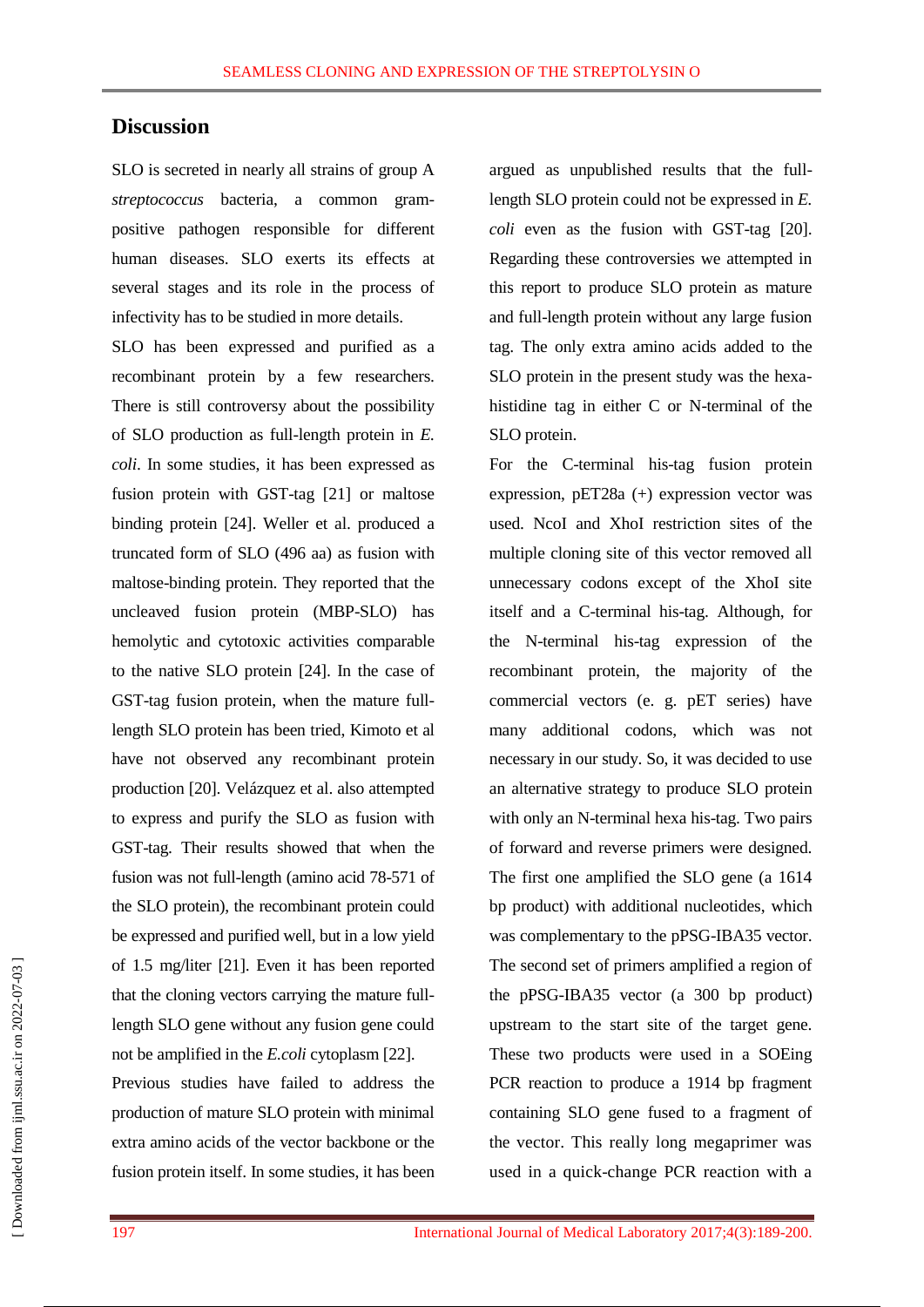long-PCR polymerase enzyme to produce recombinant construct.

In the present study, using long-PCR polymerase enzyme in quick-change PCR has led to higher yields of quick-change step. Most researchers use pfu, Phusion, and other proofreading enzymes to avoid deleterious mutations in the gene or in the most important regions of the vector, especially when amplifying the whole plasmid in an inverse PCR protocol [26-29].

In this method, megaprimer of the quick-change step was the whole insert gene plus 300 bp upstream of the start codon. So, the only regions polymerized in the quick-change step were the remaining regions of the plasmid backbone (selectable marker, origin and etc.).

SOEing PCR (Gene Splicing by Overlap Extension) can be used to join two and even more fragments of DNA and produce a larger DNA fragment. The difficulty of the long fragments manipulation (1-2 kb) has been addressed before [30-33]. We used a SOEing PCR method to produce a 1914 bp fragment containing SLO gene and a fragment of the expression vector upstream of the gene start site. The advantage of this was that the upstream region of the strat site is high-risk (promoter, RBS and etc.) and amplification of this region before starting the quick-change PCR reaction can minimize the risk of deleterious mutations. In fact, the only regions to be polymerized in the quick-change step are the low-risk regions of the plasmid backbone (selectable marker, origin and etc.).

Megapriming has been extensively discussed in detail elsewhere. Briefly, a primary PCR reaction should be done and its product is used in the second PCR reaction as a primer [34, 35]. If the second PCR is a kind of inverse-PCR (like the quick-change PCR in mutagenesis protocols), the PCR product of the first reaction is sufficient as both 3'-OH ends of the double stranded PCR product can prime the second reaction. Megapriming by means of only one mutagenic primer and a universal primer on the vector backbone has also been addressed [36].

### **Conclusion**

In this study, it is for the first time that SLO is expressed without any additional amino acids (except that of 6 histidine residues at the N or C-terminal) and that the whole sequence of the mature protein (538 aa by removing the signal sequence) is expressed in *E. coli* without any toxicity for the bacteria. To study the role of this toxin in the infection process, it would be better to express the recombinant SLO protein with the same strategy to have minimal extra amino acids or tags on the protein.

### **Conflict of Interest**

There is no conflict of interest to declare.

### **Acknowledgements**

This work was supported by a grant from the deputy of research and technology, Shahid Sadoughi university of medical sciences and was written based on a data set of a medical biotechnology M.Sc. thesis registered in faculty of medicine, Shahid Sadoughi university of medical sciences.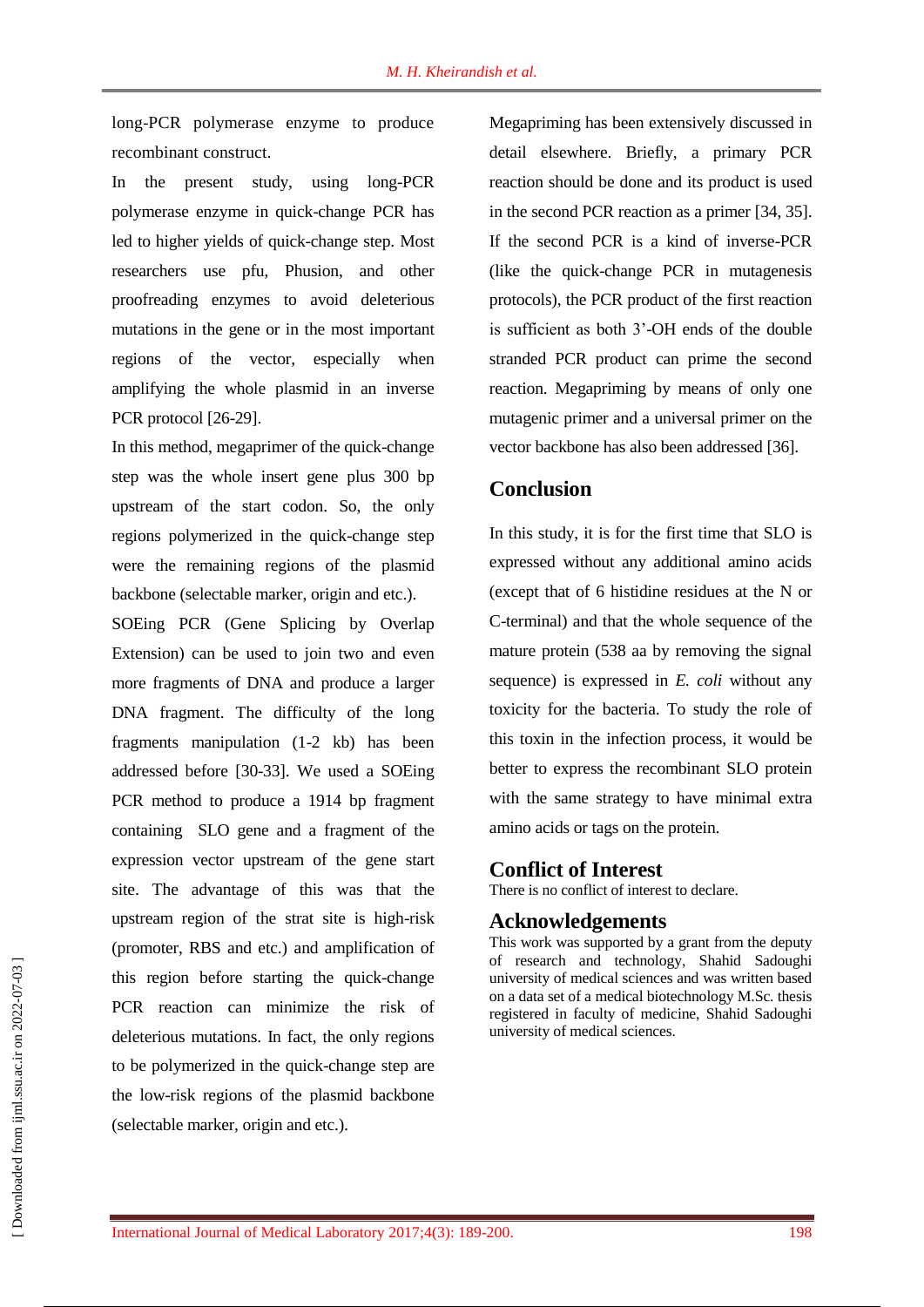# **References**

- [1].Iacovache I, van der Goot FG, Pernot L. Pore formation: an ancient yet complex form of attack. Biochimica et biophysica acta. 2008; 1778(7-8): 1611-623.
- [2][.Thorsen T,](https://www.ncbi.nlm.nih.gov/pubmed/?term=Thorsen%20T%5BAuthor%5D&cauthor=true&cauthor_uid=8392414) [Klausen H,](https://www.ncbi.nlm.nih.gov/pubmed/?term=Klausen%20H%5BAuthor%5D&cauthor=true&cauthor_uid=8392414) [Lie RT,](https://www.ncbi.nlm.nih.gov/pubmed/?term=Lie%20RT%5BAuthor%5D&cauthor=true&cauthor_uid=8392414) [Holmsen H.](https://www.ncbi.nlm.nih.gov/pubmed/?term=Holmsen%20H%5BAuthor%5D&cauthor=true&cauthor_uid=8392414) Pore-forming toxins: ancient, but never really out of fashion. [Undersea Hyperb Med.](https://www.ncbi.nlm.nih.gov/pubmed/?term=Bubble-induced+aggregation+of+platelets%3A+effects+of+gas+species%2C+proteins%2C+and+decompressio) 1993; 20(2): 101-19.
- [3]. Gonzalez MR, Bischofberger M, Pernot L, van der Goot FG, Freche B. Bacterial pore-forming toxins: the (w)hole story? [Cell Mol Life Sci.](https://www.ncbi.nlm.nih.gov/pubmed/?term=Bacterial+pore-forming+toxins%3A+the+%28w%29hole+story) 2008; 65(3): 493-507.
- [4]. Lemichez E, Barbieri JT. General aspects and recent advances on bacterial protein toxins. [Cold](https://www.ncbi.nlm.nih.gov/pubmed/?term=General+aspects+and+recent+advances+on+bacterial+protein+toxins.+Cold+Spring+Harbor+perspectives+in+medic)  [Spring Harb Perspect Med.](https://www.ncbi.nlm.nih.gov/pubmed/?term=General+aspects+and+recent+advances+on+bacterial+protein+toxins.+Cold+Spring+Harbor+perspectives+in+medic) 2013; 3(2): a013573.
- [5]. Hotze EM, Tweten RK. Membrane assembly of the cholesterol-dependent cytolysin pore complex. [Biochim Biophys Acta.](https://www.ncbi.nlm.nih.gov/pubmed/21835159) 2012; 1818(4): 1028-1038.
- [6]. Heuck AP, Moe PC, Johnson BB. The cholesterol-dependent cytolysin family of grampositive bacterial toxins. Sub-cell biochem. 2010; 51: 551-77.
- [7]. Sierig G, Cywes C, Wessels MR, Ashbaugh CD. Cytotoxic effects of streptolysin o and streptolysin s enhance the virulence of poorly encapsulated group a streptococci. Infec Immun. 2003; 71(1): 446-55.
- [8]. Bernheimer AW, Avigad LS. Streptolysin o: activation by thiols. Infect Immun. 1970; 1(5): 509-10.
- [9]. Pinkney M, Beachey E, Kehoe M. The thiolactivated toxin streptolysin O does not require a thiol group for cytolytic activity. Infect immun. 1989; 57(8): 2553-558.
- [10]. Ben-Chetrit E, Moses AE, Agmon-Levin N, Block C, Ben-Chetrit E. Serum levels of antistreptolysin O antibodies: their role in evaluating rheumatic diseases. Int J Rheum Dis. 2012; 15(1): 78-85.
- [11].Uckay I, Ferry T, Stern R, Ambrosioni J, Gamulin A, Andrey D, et al. Use of serum antistreptolysin O titers in the microbial diagnosis of orthopedic infections. Int J Infect Dis. 2009; 13(4): 421-24.
- [12].Tanigawa T, Suzuki J, Ueta T, Katsumoto T, Tanaka Y. Different sensitivity to streptolysin-O of cells in macrophage lineage. Microbiol Immunol. 1996; 40(1): 81-4.
- [13].Yang WS, Park SO, Yoon AR, Yoo JY, Kim MK, Yun CO, et al. Suicide cancer gene therapy using pore-forming toxin, streptolysin O. Mol Cancer Ther. 2006; 5(6): 1610-619.
- [14].Walev I, Bhakdi SC, Hofmann F, Djonder N, Valeva A, Aktories K, et al. Delivery of proteins into living cells by reversible membrane

permeabilization with streptolysin-O. [Proc Natl](https://www.ncbi.nlm.nih.gov/pubmed/11248053)  [Acad Sci U S A.](https://www.ncbi.nlm.nih.gov/pubmed/11248053) 2001; 98(6): 3185-190.

- [15].Spiller DG, Giles RV, Grzybowski J, Tidd DM, Clark RE. Improving the intracellular delivery and molecular efficacy of antisense oligonucleotides in chronic myeloid leukemia cells: a comparison of streptolysin-O permeabilization, electroporation, and lipophilic conjugation. Blood 1998; 91(12): 4738-746.
- [16].Barry EL, Gesek FA, Friedman PA. Introduction of antisense oligonucleotides into cells by permeabilization with streptolysin O. BioTechniques. 1993; 15(6): 1016-1018.
- [17].Spiller DG, Tidd DM. Nuclear delivery of antisense oligodeoxynucleotides through reversible permeabilization of human leukemia cells with streptolysin O. [Antisense Res Dev.](https://www.ncbi.nlm.nih.gov/pubmed/?term=Nuclear+delivery+of+antisense+oligodeoxynucleotides+through+reversible+permeabilization+of+human+leukemia+cells+with+streptolysin+O) 1995; 5(1): 13-21.
- [18].Ogino S, Kubo S, Umemoto R, Huang S, Nishida N, Shimada I. Observation of NMR signals from proteins introduced into living mammalian cells by reversible membrane permeabilization using a pore-forming toxin, streptolysin O. [J Am Chem Soc.](https://www.ncbi.nlm.nih.gov/pubmed/?term=Observation+of+NMR+signals+from+proteins+introduced+into+living+mammalian+cells+by+reversible+membrane+permeabilization+using+a+pore-forming+toxin%2C+streptolysin+O) 2009; 131(31): 10834-835.
- [19]. Brito JL, Davies FE, Gonzalez D, Morgan GJ. Streptolysin-O reversible permeabilisation is an effective method to transfect siRNAs into myeloma cells. J Immunol Method. 2008;333(1- 2):147-55.
- [20]. Kimoto H, Fujii Y, Hirano S, Yokota Y, Taketo A. Expression of recombinant Streptolysin O and specific antibody production. J Mol Microbiol Biotechnol. 2005; 10(1): 64-8.
- [21].Velazquez B, Massaldi H, Battistoni J, Chabalgoity JA. Construction and expression of recombinant streptolysin-o and preevaluation of its use in immunoassays. Clin Diagn Lab Immunol. 2005; 12(5): 683-84.
- [22].Yamamoto I, Kimoto H, Taketo Y, Taketo A. Mutational and comparative analysis of streptolysin O, an oxygen-labile streptococcal hemolysin. Biosci Biotechnol Biochem. 2001; 65(12): 2682-689.
- [23].Michos A, Gryllos I, Hakansson A, Srivastava A, Kokkotou E, Wessels MR. Enhancement of streptolysin O activity and intrinsic cytotoxic effects of the group A streptococcal toxin, NADglycohydrolase. J Biol Chem. 2006; 281(12): 8216-223.
- [24].Weller U, Muller L, Messner M, Palmer M, Valeva A, Tranum-Jensen J, et al. Expression of active streptolysin O in Escherichia coli as a maltose-binding-protein--streptolysin-O fusion protein. The N-terminal 70 amino acids are not required for hemolytic activity. Eur J Biochem. 1996; 236(1): 34-9.